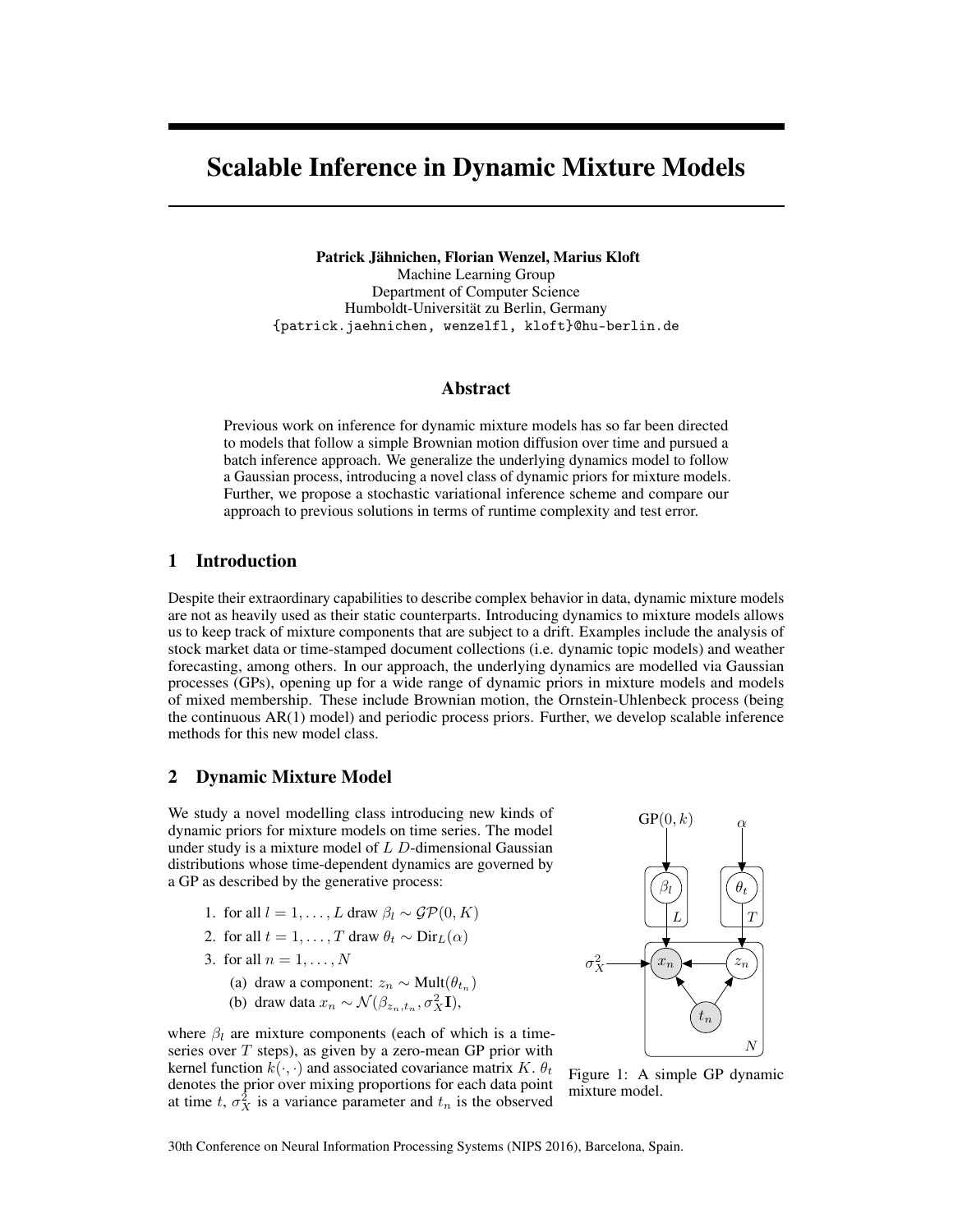time-stamp associated with observation  $x_n$ . We give a graphical representation of the model in Fig. [1.](#page-0-0) We emphasize that with the flexibility to easily employ different kernel functions, we are able to capture a wide range of dynamic behavior of the data (e.g. linear and non-linear drifts, periodicity and jumps). Using e.g. a Wiener kernel function<sup>[1](#page-1-0)</sup> implies that the mixture component means underlie a Brownian motion diffusion over time leading to a hierarchical model in the spirit of [\[1\]](#page-4-0). [\[2\]](#page-4-1) describe a class of dynamic mixture models based on linear dynamics, while we stick to the idea of random walk state-space models and generalize those using GPs.

## 3 Related work

Our main focus lies on efficient inference in the described model. Bayesian inference in dynamic mixture models so far mainly relies on either MCMC sampling techniques (e.g. [\[3,](#page-4-2) [2\]](#page-4-1)) or variational methods (using a variational interpretation of the Kalman-Filter (VKF) as in [\[4,](#page-4-3) [1\]](#page-4-0)). All of these are batch inference algorithms and we improve upon them in terms of computation time by following a stochastic gradient descent approach. Recently, [\[5\]](#page-4-4) introduced a stochastic MCMC sampling approach but is restricted to the enclosed case of models based on Brownian motion diffusion.

## 4 Inference

We develop both a batch and stochastic variational inference scheme for our model. While [\[1\]](#page-4-0)'s VKF approach is custom-tailored to the Brownian motion diffusion case, our GP based approach does not suffer from this limitation.

#### 4.1 Batch model

From the above definitions we construct a lower bound on the evidence (ELBO) by following standard variational mean field theory [\[6\]](#page-4-5). As our model is fully conjugate, we are able to derive full conditionals for all variables involved. We introduce variational distributions on each  $\theta_t$ ,  $q(\theta_t|\lambda_t)$  =  $Dir_L(\lambda_t)$  and each  $z_n$ ,  $q(z_n|\phi_n) = Mult(\phi_n)$ . Further, we place a T-dimensional variational distribution on the mixture components time series,  $q(\beta_l) = \mathcal{N}_T(m_l, S_l)^2$  $q(\beta_l) = \mathcal{N}_T(m_l, S_l)^2$ . Doing so yields a batch variational inference algorithm with the following ELBO objective and parameter updates:

<span id="page-1-4"></span><span id="page-1-3"></span>
$$
\mathcal{L} = \mathbb{E}_q[\log p(\theta, \beta, z, x)] - \mathbb{E}_q[\log q(\theta, \beta, z)]
$$

$$
\phi_{nl} \propto \exp\left\{\psi(\lambda_{t_n,l}) - \psi\left(\sum_{l'} \lambda_{t_n,l'}\right) - \frac{1}{2\sigma_X^2} \left((x_n - m_l^{t_n})^T (x_n - m_l^{t_n}) + D(S_l)_{t_n,t_n}\right)\right\}
$$
(1)

$$
\lambda_{tl} = \alpha + \sum_{n} \mathbb{1}_{[t=t_n]} \phi_{nl} \tag{2}
$$

$$
m_l = \left(K_{TT}^{-1} + \frac{1}{2\sigma_X^2} \Phi_l\right)^{-1} \frac{1}{2\sigma_X^2} \Xi_l, \quad S_l = \left(K_{TT}^{-1} + \Phi_l\right)^{-1}
$$
(3)

where  $K_{TT}$  is the covariance function evaluated on all observed time stamps,  $1_{[-]}$  is the indicator function.  $\Phi_l$  is a diagonal  $T \times T$ -matrix with  $(\Phi_l)_{t,t} = \sum_n 1_{[t=t_n]} \phi_{nl}$  and  $\Xi_l$  is a  $T \times D$ -matrix with the t-th row being  $\sum_n 1_{[t=t_n]} \phi_{nl} x_n^T$ . Note that we are assuming independence in the individual dimensions of  $x_n$  and so are able to handle all dimensions simultaneously by using matrix algebra where appropriate.

#### 4.2 Scalable model

To scale to considerably larger amounts of data we follow the ideas in [\[7\]](#page-4-6) and consider a set of inducing variables,  $\hat{\beta}$ , which contain function values<sup>[3](#page-1-2)</sup> at inducing locations  $\mathbf{z} = \{z_i\}_{i=1}^I$  with  $I < T$ .

<span id="page-1-1"></span><span id="page-1-0"></span><sup>&</sup>lt;sup>1</sup>Wiener kernel function:  $k(t_i, t_j) = \min(t_i, t_j)$ 

 $2$ Note that we have to handle each dimension separately in this case and assume independence between dimensions.

<span id="page-1-2"></span><sup>&</sup>lt;sup>3</sup>We utilize the function view on GPs by assuming that the mixture component means are functions of time.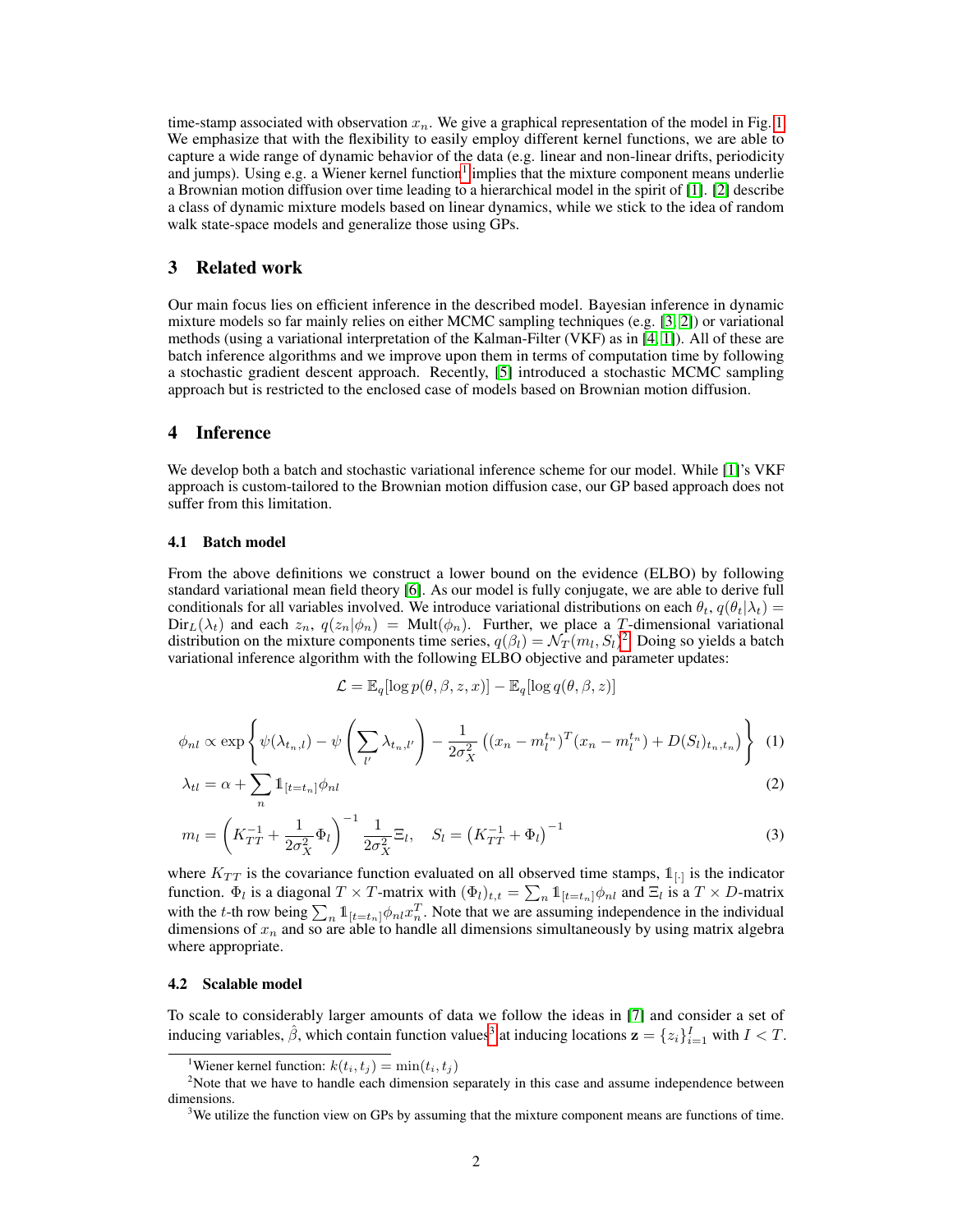We will use these to construct a lower-rank approximation to the underlying GP. To this end, we employ a prior on  $\hat{\beta}$ ,  $p(\hat{\beta}) = \mathcal{N}(0, K_{II})$  and, using standard GP results, we obtain

<span id="page-2-1"></span><span id="page-2-0"></span>
$$
p(\beta^{(l)}|\hat{\beta}^{(l)}) = \mathcal{N}(K_{TI}K_{II}^{-1}\hat{\beta}^{(l)}, \tilde{K})
$$
\n(4)

with  $K_{II}$  the matrix resulting from evaluating the covariance function between all I inducing points. Here  $K_{TI}$  is the cross-covariance between the data points and the inducing points and  $\tilde{K}$  is given by  $\tilde{K} = K_{TT} - K_{TI} K_{II}^{-1} K_{IT}$ . Applying Jensen's inequality on  $p(x_n | z_n, t_n, \beta)$  and computing expectations under Eq. [4,](#page-2-0) we obtain

$$
\log p(x_n|z_n = l, t_n, \hat{\beta}) = \log \mathbb{E}_{p(\beta|\hat{\beta})} [p(x_n|z_n, t_n, \beta)]
$$
  
\n
$$
\geq \mathbb{E}_{p(\beta|\hat{\beta})} [\log p(x_n|z_n, t_n, \beta)]
$$
  
\n
$$
= \log \mathcal{N}(k_{t_n, I} K_{II}^{-1} \hat{\beta}^{(z_n)}, \sigma_X^2) - \frac{1}{2\sigma_X^2} \tilde{k}_{t_n, t_n} \triangleq \mathcal{L}_1
$$
 (5)

where  $k_{t_n,I}$  is the  $t_n$ -th row of  $K_{TI}$ . Thus, after incorporating the remaining parts of the model, our final objective is given by

$$
\mathcal{L}_2 = \mathbb{E}_q \left[ \sum_t (\log p(\theta_t|\alpha) - \log q(\theta|\lambda)) + \sum_n \log p(z_n|\theta_{t_n}) - \log q(z_n|\phi_n) + \mathcal{L}_1 + \log p(\hat{\beta}) - \log q(\hat{\beta}) \right].
$$

Here,  $q(\hat{\beta}) = \prod_i \mathcal{N}(\hat{\beta}^{(i)} | m_i, S_i)$  is the variational distribution on  $\hat{\beta}$ , i.e. the variational parameters m and S now govern the approximating GP defined by the inducing function values  $\hat{\beta}$ . We now proceed by randomly selecting a subset  $S$  of the data and then updating local variables for this mini-batch. We use these local updates for constructing a noisy gradient on the global variables leading to a stochastic gradient descent scheme.

Updating local variables The parameter updates for local variables are similar to Eq. [1,](#page-1-3) differing only in the likelihood term which is now an expectation of  $\mathcal{L}_1$  (Eq. [5\)](#page-2-1) under the variational distribution,

$$
\phi_{nl} \propto \exp\left\{\psi(\lambda_{t_n,l}) - \psi\left(\sum_{l'} \lambda_{t_n,l'}\right) - \frac{1}{2\sigma_X^2} \left((x_n - \mu_{l,t_n})^T (x_n - \mu_{l,t_n}) + \text{tr}(S_l \Lambda_{t_n}) + \tilde{k}_{t_n,t_n})\right)\right\}
$$

where  $\mu_{l,t_n}$  is given by  $k_{t_n,I}K_{II}^{-1}m_i$ ,  $\Lambda_{t_n} = K_{II}^{-1}k_{t_n,I}^Tk_{t_n,I}K_{II}^{-1}$  and  $\text{tr}(\cdot)$  is the trace operator.

**Updating global variables** The global variables in our model are  $\theta_t$  and  $\hat{\beta}_l$ . For each  $\theta_t$  we can make use of the fact that the natural gradient is identical to the standard coordinate ascent updates (Eq. [2\)](#page-1-4). The update in step  $s$  is then

$$
\lambda_{t,l}^{(s+1)} = \lambda_{t,l}^{(s)} + \rho_s \left( \alpha + \frac{N}{|\mathcal{S}|} \sum_{n=1}^{N} \mathbb{1}_{[t=t_n]} \phi_{n,l} \right)
$$

where  $\rho_s$  is a decreasing learning rate. Updating the parameters  $m_l$  and  $S_l$  follows along these lines. We can use the fact, that the gradient in expectation parameters automatically yields the natural gradient in canonical parameters in any exponential family distribution [\[8\]](#page-4-7). Thus we reparameterize  $q(\hat{\beta}^{(l)}|m_l, S_l)$  by  $\eta_l^{(1)} = S_l^{-1}m_l$  and  $\eta_l^{(2)} = -\frac{1}{2}S_l^{-1}$  and construct the gradients of  $\mathcal{L}_2$ ) in terms of expectation parameters to obtain the natural gradient. These are given by

$$
\frac{\partial \mathcal{L}_2}{\partial m_l} = \frac{N}{|\mathcal{S}|} \sum_n \mathbb{1}_{[t=t_n]} \phi_{nl} K_{II}^{-1} k_{I,t_n} x_n - \Lambda m_l
$$

$$
\frac{\partial \mathcal{L}_2}{\partial S_l} = \frac{1}{2} S_l^{-1} - \frac{1}{2} \Lambda
$$

where  $\Lambda = K_{II}^{-1} + \frac{1}{\sigma_X^2}$  $\frac{N}{|S|} \sum_{n} \phi_{nl} K_{II}^{-1} k_{I,t_n} k_{I,t_n}^{T} K_{II}^{-1}$ . Updating the canonical parameters

$$
\eta_l^{(1)(s+1)} = \eta_l^{(1)(s)} + \rho_s \frac{\partial \mathcal{L}_2}{\partial m_l}
$$

$$
\eta_l^{(2)(s+1)} = \eta_l^{(2)(s)} + \rho_s \frac{\partial \mathcal{L}_2}{\partial S_l}
$$

completes the inference procedure.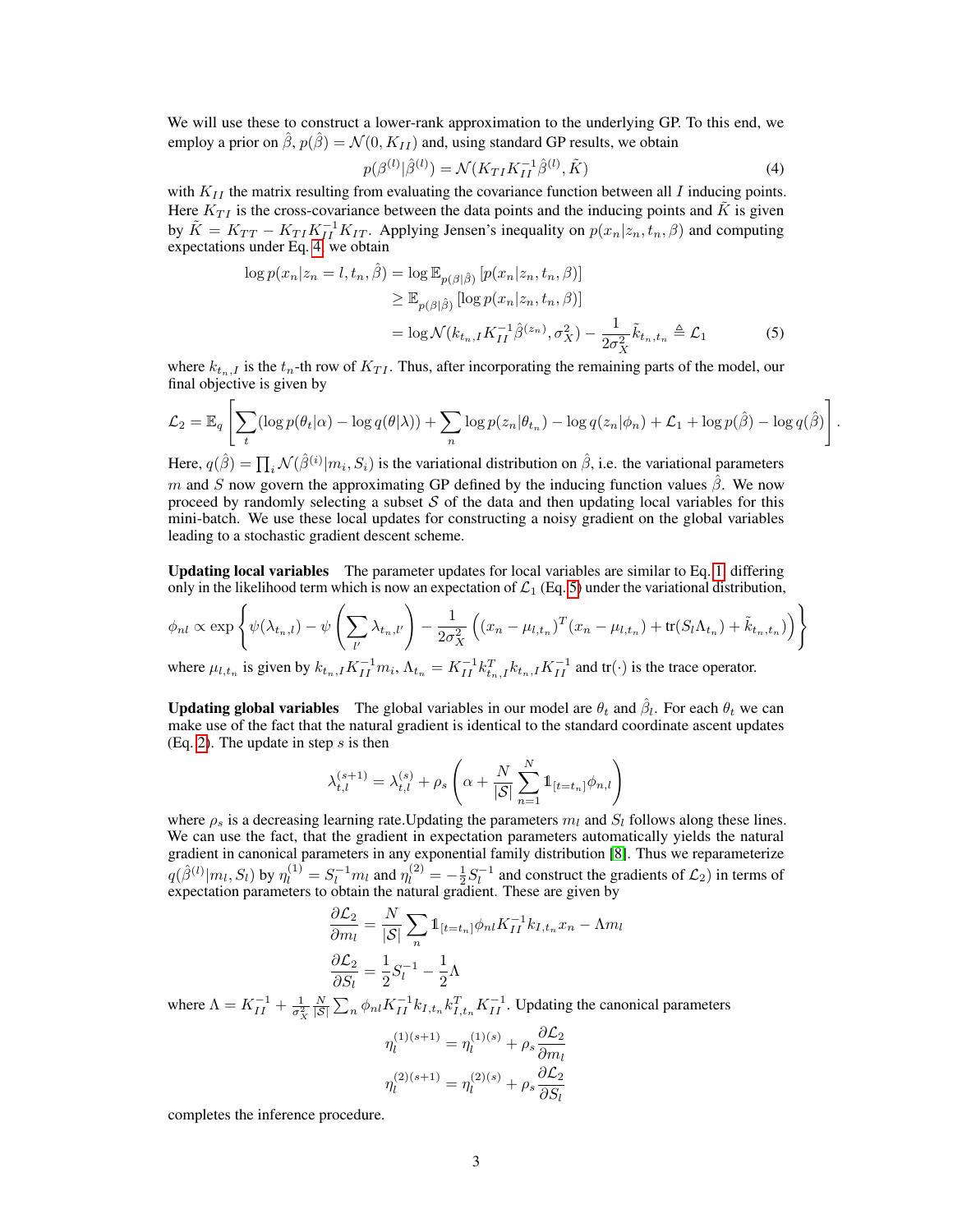<span id="page-3-0"></span>

Figure 2: Runtime statistics.

<span id="page-3-1"></span>

Figure 3: Test error statistics.

# 5 Experiments

We evaluate our approach on synthetic data generated according to our generative model with Wiener kernel function and use two different settings ( $T = 10, D = 5, L = 5$  and  $T = 100, D = 50, L =$ 25). For both, we measure statistics for a growing number of observations  $N$  and collect run-time (Figures [2a](#page-3-0) and [2b\)](#page-3-0) and test error statistics (Figures [3a](#page-3-1) and [3b\)](#page-3-1). Here, VKF denotes the variational Kalman filter approach as introduced in [\[4\]](#page-4-3), GP (batch) and GP (scalable) are the two inference schemes described above. For the latter two, we use the Wiener covariance function to be comparable to the VKF approach. As would be expected, the VKF and the batch GP algorithm perform with similar performance, although the latter is clearly faster in terms of computation time. This can be explained by the need of numerical optimization in the VKF, while the batch GP uses a direct coordinate ascent update. For the simpler problem, our scalable GP algorithm performs slightly less accurate in terms of predictive quality. As it uses a lower rank approximation to the resulting covariance matrix of the full batch GP approach this is again expected behavior. With increasing model complexity, the batch GP approach is still much faster than the VKF, however, the stochastic variational inference approach benefits from utilizing a lower-rank approximation and its property to reach an optimum after having processed much less data points than needed by a batch algorithm.

# 6 Discussion and Future Work

We explore new kinds of dynamic priors for Bayesian dynamic mixture models and thereby study a new modeling class. This opens up for utilizing well known dynamic priors in context of mixture models (e.g. the OU process). Further, we propose a stochastic variational inference scheme and find that it performs superior to the VKF in terms of computation time making it applicable to huge data sets. Our aim is to apply our findings to more complex models of mixed membership, especially topic models [\[9\]](#page-4-8), leading to a truly scalable inference scheme for dynamic topic models *and* to the possibility of incorporating a broader range of prior assumptions on the type of diffusion for topics. Additionally, this formulation also allows to place priors on any hyperparameters as well, leading to a model that can capture known phenomena in time series analysis such as jumps, heteroscedasticity and stochastic volatility.